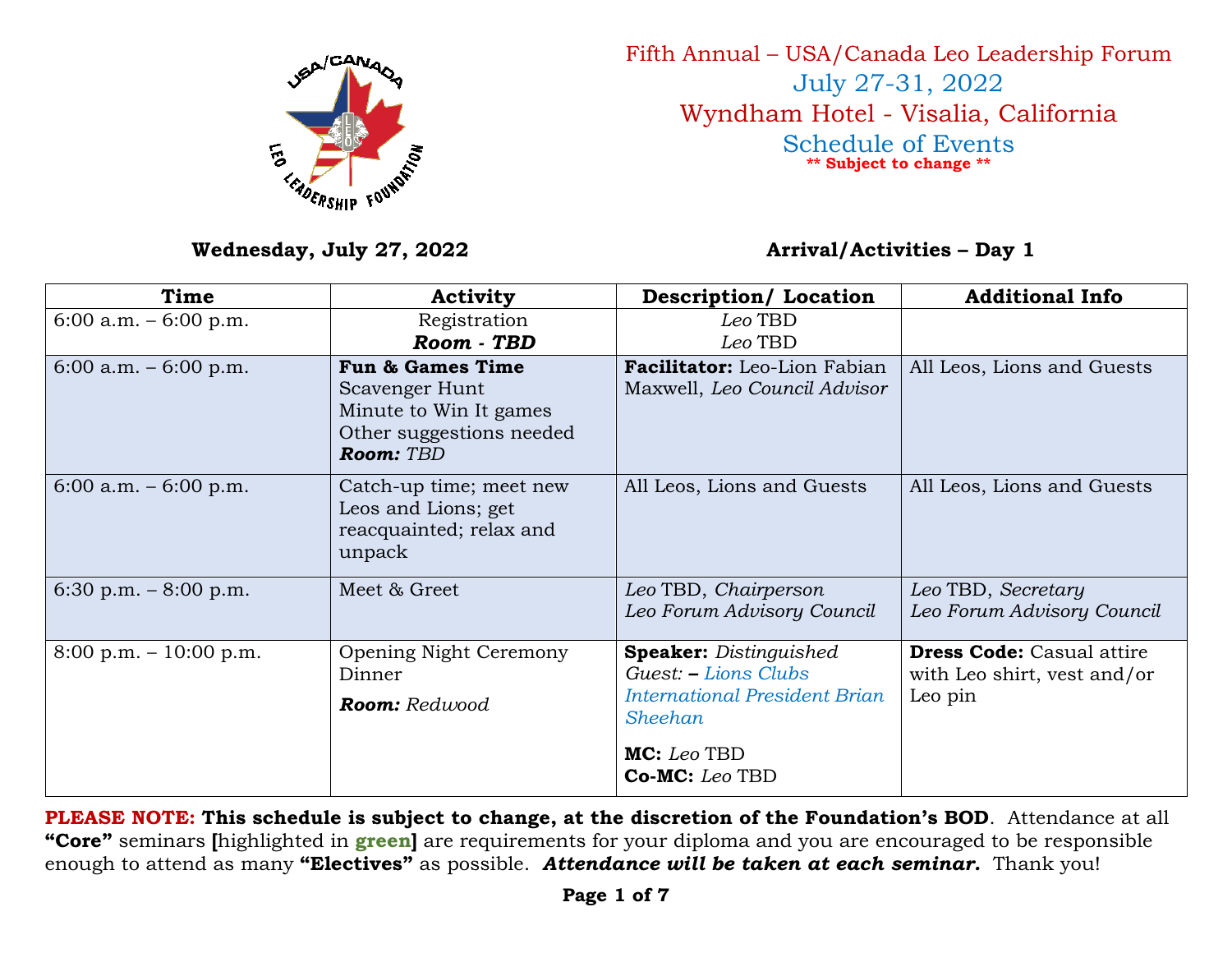| Time                                     | <b>Activity</b>                       | <b>Description/Location</b>                                           | <b>Additional Info</b>                                                     |
|------------------------------------------|---------------------------------------|-----------------------------------------------------------------------|----------------------------------------------------------------------------|
| 6:30 a.m. $-7:15$ a.m.                   | Breakfast - <b>Room:</b> Redwood      | Morning Briefing                                                      | Leo TBD                                                                    |
| 7:30 a.m. $-7:00$ p.m.                   | <b>Social Activity</b>                | All Leos, Lions and Guests                                            | Depart Hotel: 7:30 a.m.<br>Depart Site: 3:15 p.m.                          |
|                                          | <b>Trip to Pismo Beach</b>            | Fun activities are planned<br>during the ride to the beach.           | Return to Hotel: 7:00 p.m.                                                 |
|                                          | Snacks and lunch will be<br>provided. |                                                                       |                                                                            |
| $8:00 \text{ p.m.} - 10:00 \text{ p.m.}$ | Dinner<br><b>Room:</b> Redwood        | <b>Speaker:</b> Distinguished<br>Guest - TBD<br>Introduction: Leo TBD | <b>Dress Code:</b> Casual attire<br>with Leo shirt, vest and/or<br>Leo pin |

## **Preparation for trip to and from Pismo Beach:**

The *Host Committee* has worked very hard to arrange and make this outing a special event for you to enjoy. We ask that you *follow the guidelines* as outlined below to ensure your safety, show your respect and act responsibly. If you have any questions beforehand, please see a member of the *Host Committee, Leo Advisory Council and/or one of the USACLLF Foundation Members*. They are here to assist you and will be wearing **"pink"** event shirts. Thank you!

| $\div$ Bring a beach towel.                                     | Don't be reckless on the bus or at the beach.                                                           |
|-----------------------------------------------------------------|---------------------------------------------------------------------------------------------------------|
| $\div$ Bring a change of clothing and toiletries.               | Don't litter. Please pick up after yourself.                                                            |
| $\div$ Bring a hat.                                             | Don't wander off; stay with the group and be safe.                                                      |
| ❖ Bring a hoodie or sweater, just in case.                      | $\div$ Eat and drink in designated places.                                                              |
| $\div$ Bring a pen or pencil for games.                         | Secure any personal belongings in a backpack.                                                           |
| $\div$ Bring sunblock.                                          | ❖ Wear comfortable clothes and footwear.                                                                |
| ❖ Leave electronic devices at hotel to avoid damage or<br>loss. | $\bullet$ Respect everyone at all times! – Bus driver,<br>Chaperones, Lions and Fellow Leos. Thank you! |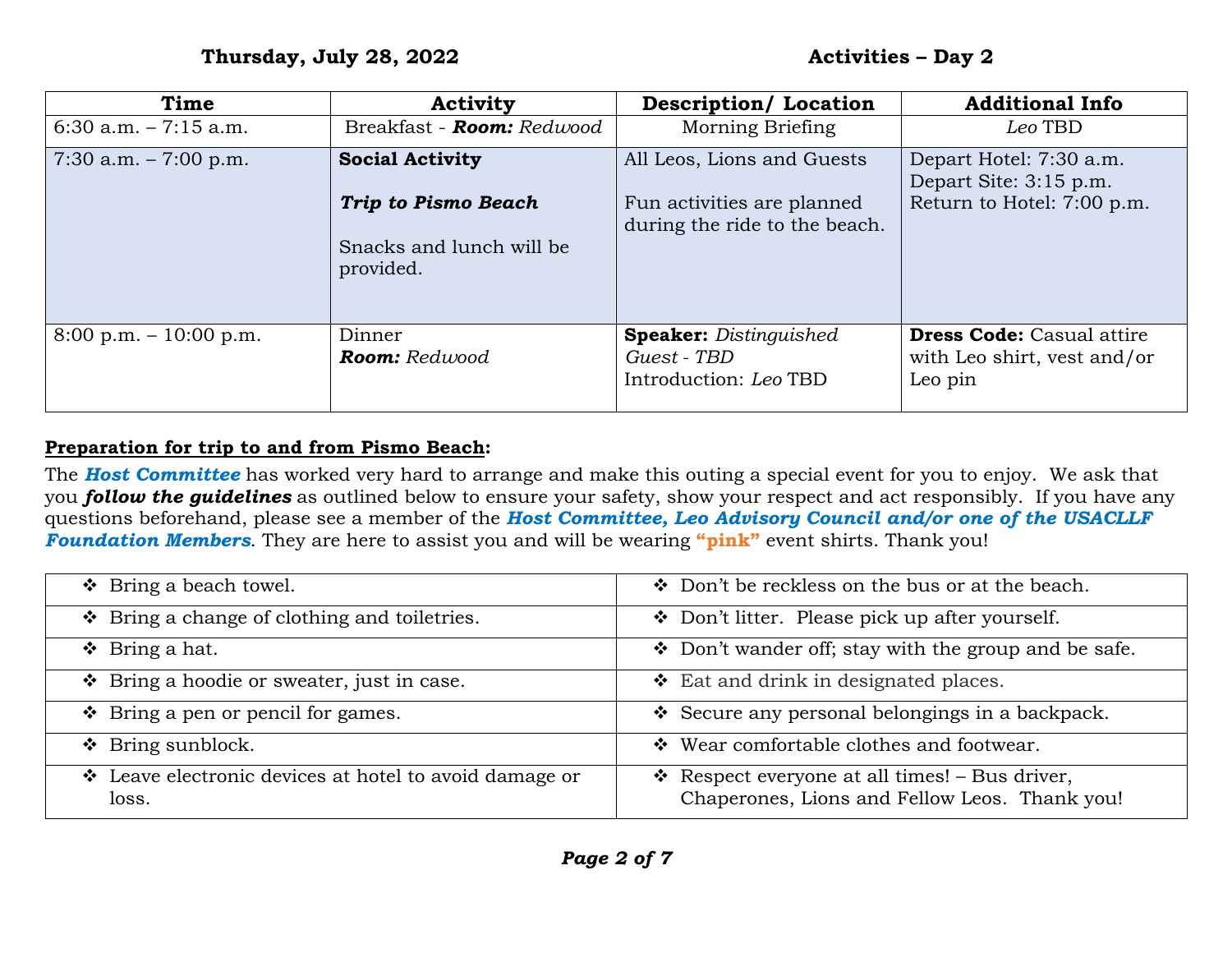| <b>Time</b>               | <b>Activity or Seminar</b>                                                                                                                                      | <b>Activity or Seminar</b>                                                                                                                                             | <b>Activity or Seminar</b>                                                                                                                                                                  |
|---------------------------|-----------------------------------------------------------------------------------------------------------------------------------------------------------------|------------------------------------------------------------------------------------------------------------------------------------------------------------------------|---------------------------------------------------------------------------------------------------------------------------------------------------------------------------------------------|
| $7:00$ a.m. $-7:45$ a.m.  | Breakfast - <b>Room:</b> Redwood                                                                                                                                | Morning Briefing                                                                                                                                                       | Leo TBD                                                                                                                                                                                     |
| $8:00$ a.m. $-9:45$ a.m.  | Public Speaking - Part I -<br>[Core]<br>Facilitator: Lion Fern<br>Rashkover<br>Co-Facilitator: Leo TBD<br><b>Room:</b> $Redwood - Salon A$                      | <b>Effectively Prioritize and</b><br>Delegate Tasks – <i>[Core]</i><br>Facilitator: Lion Kaden Ferretti<br>Co-Facilitator: Leo TBD<br><b>Room:</b> $Redwood - Salon B$ | <b>Conducting Effective</b><br>Meetings: In-person and<br>Virtual – <i>[Core]</i><br>Facilitator: PDG Jacquie Tripp<br><b>Spencer</b><br>Co-Facilitator: Leo TBD<br>Room: Redwood - Salon C |
| 10:00 a.m. $-11:00$ a.m.  | Officer Training Seminar -<br>[Core]<br><b>Room:</b> Redwood – Salon A & B                                                                                      | Facilitator: Lions Clubs<br><b>International First Vice</b><br><b>President Brian Sheehan</b>                                                                          | <b>*NOTE:</b> Separate partition to<br>expand room size to<br>accommodate all attendees.                                                                                                    |
| 11:15 a.m. $-$ 12:00 p.m. | <b>Conducting Effective Meetings:</b><br>In-person and Virtual $-$ <i>[Core]</i><br>Facilitator: PDG Jacquie Tripp<br><b>Spencer</b><br>Co-Facilitator: Leo TBD | Public Speaking – Part I –<br>[Core]<br>Facilitator: Lion Fern Rashkover<br>Co-Facilitator: Leo TBD                                                                    | <b>Effectively Prioritize and</b><br>Delegate Tasks – <i>[Core]</i><br>Facilitator: Lion Kaden Ferretti<br>Co-Facilitator: Leo TBD                                                          |
|                           | <b>Room:</b> Redwood - Salon A                                                                                                                                  | <b>Room:</b> $Redwood - Salon B$                                                                                                                                       | <b>Room:</b> $Redwood - Salon C$                                                                                                                                                            |
| $12:15$ p.m. $-1:00$ p.m. | Lunch<br>Room: Redwood                                                                                                                                          | <b>Speaker:</b> Distinguished Guests:<br>Lion Tim Beers, Canadian Lion<br>and Lion Bill Graver,<br><b>Connecticut Lion</b>                                             | Introduction: Leo TBD<br>Presentation: Leo TBD                                                                                                                                              |
| $1:15$ p.m. $-2:00$ p.m.  | <b>Effectively Prioritize and</b><br>Delegate Tasks – <i>[Core]</i><br>Facilitator: Lion Kaden Ferretti<br>Co-Facilitator: Leo TBD                              | <b>Conducting Effective Meetings:</b><br>In-person and Virtual – <i>[Core]</i><br>Facilitator: PDG Jacquie Tripp<br><b>Spencer</b><br>Co-Facilitator: Leo TBD          | Public Speaking – Part I –<br>[Core]<br>Facilitator: Lion Fern<br>Rashkover<br>Co-Facilitator: Leo TBD                                                                                      |
|                           | <b>Room:</b> Redwood – Salon A                                                                                                                                  | <b>Room:</b> $Redwood - Salon B$                                                                                                                                       | <b>Room:</b> $Redwood - Salon C$                                                                                                                                                            |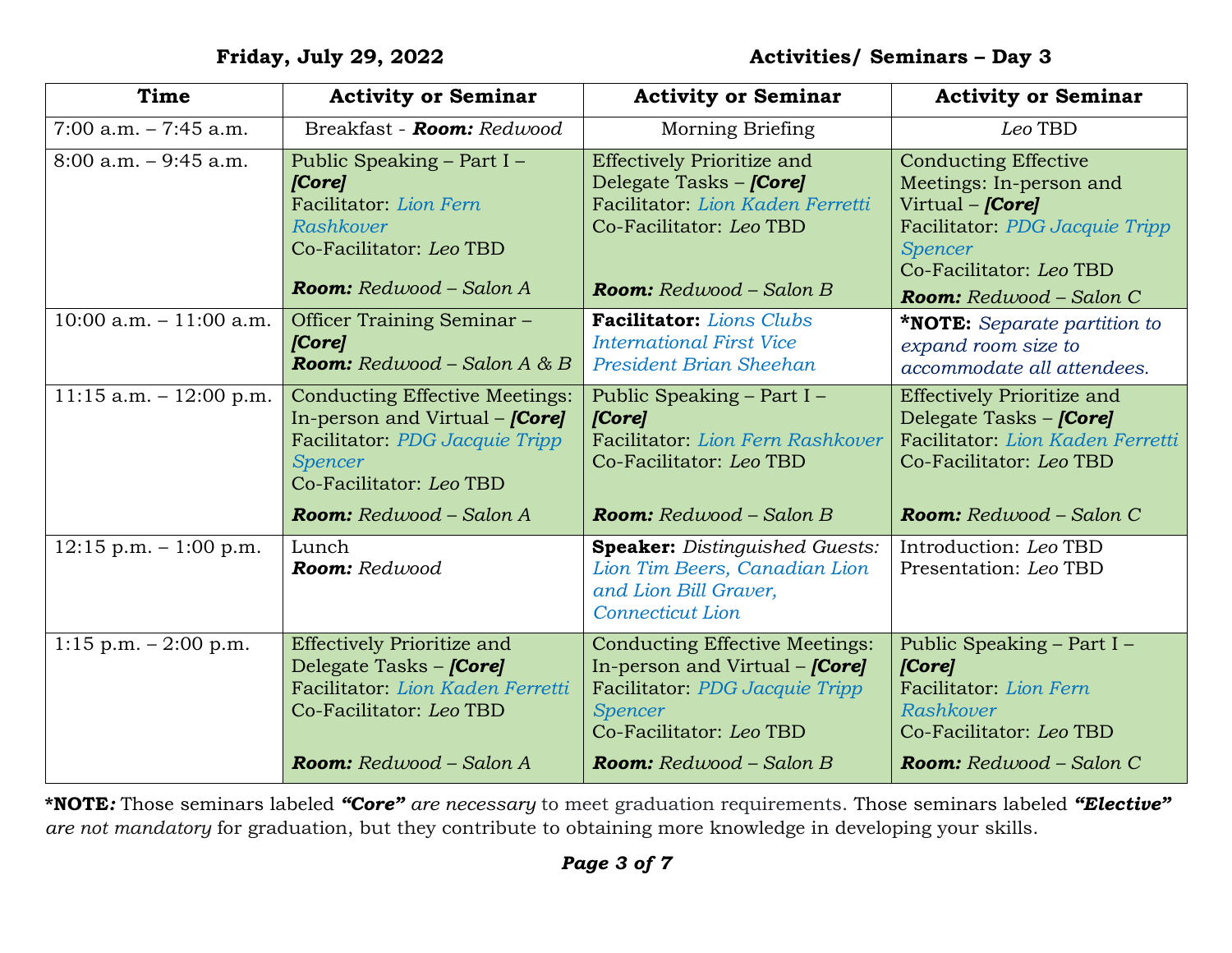| <b>Time</b>                             | <b>Activity or Seminar</b>                                                                                                                                               | <b>Activity or Seminar</b>                                                                                                                                                               | <b>Activity or Seminar</b>                                                                                                                                                      |
|-----------------------------------------|--------------------------------------------------------------------------------------------------------------------------------------------------------------------------|------------------------------------------------------------------------------------------------------------------------------------------------------------------------------------------|---------------------------------------------------------------------------------------------------------------------------------------------------------------------------------|
| $2:10 \text{ p.m.} - 2:40 \text{ p.m.}$ | <b>Fun &amp; Games Time</b><br>Room: TBD                                                                                                                                 | Facilitator: Leo-Lion Fabian<br>Maxwell, Leo Council Advisor                                                                                                                             | <b>BREAK FOR LEOS</b>                                                                                                                                                           |
| $2:45$ p.m. $-3:00$ p.m.                | Conflict Resolution Toolkit -<br><b>[Core]</b> – Council Member – Leo<br><b>Bennett Anderson</b><br>Leo Associate: Host Area<br><b>Room:</b> $Redwood - Salon A$         | Building Strong Leo/Lion<br>Partnerships – [Elective]<br>Council Member - Leo<br>Jonathan Magaw, Jr.<br>Leo Associate: USA - East<br><b>Room:</b> $Redwood - Salon B$                    | Needs Assessment Guide for<br>Quality Service Projects -<br><b>[Elective]</b> – Council Member –<br>Leo Abigail Lardner<br>Leo Associate: USA - West<br>Room: Redwood - Salon C |
| $3:15$ p.m. $-4:00$ p.m.                | Building Strong Leo/Lion<br>Partnerships - [Elective]<br>Council Member - Leo<br>Jonathan Magaw, Jr.<br>Leo Associate: USA - East<br><b>Room:</b> $Redwood - Salon A$    | Needs Assessment Guide for<br>Quality Service Projects -<br><b>[Elective]</b> – Council Member –<br>Leo Abigail Lardner<br>Leo Associate: USA - West<br><b>Room:</b> $Redwood - Salon B$ | Conflict Resolution Toolkit -<br><b>[Core]</b> – Council Member – Leo<br><b>Bennett Anderson</b><br>Leo Associate: Host Area<br><b>Room:</b> Redwood - Salon C                  |
| 4:15 p.m. $-$ 5:00 p.m.                 | Needs Assessment Guide for<br>Quality Service Projects -<br>[Elective] - Council Member -<br>Leo Abigail Lardner<br>Leo Associate: USA - West<br>Room: Redwood - Salon A | Conflict Resolution Toolkit -<br><b>[Core]</b> – Council Member – Leo<br><b>Bennett Anderson</b><br>Leo Associate: Host Area<br><b>Room:</b> $Redwood - Salon B$                         | Building Strong Leo/Lion<br>Partnerships – [Elective]<br>Council Member - Leo<br>Jonathan Magaw, Jr.<br>Leo Associate: USA - East<br>Room: Redwood - Salon C                    |
| $5:00$ p.m. $-5:45$ p.m.                | Lion Round-Table Discussion:<br>Omega Leos with PCC Derek<br><b>Ledda and Specialty Clubs</b><br>with PDG Thelma Batilo<br>Room D                                        | Moderator: PDG Diana Grisé,<br>LCI Leo Club Advisory Panelist<br>2021-2023 USA/Canada Leo<br>Leadership Foundation VP                                                                    | Moderator: Khamisi Grace,<br>Young Lions & Leos Depart.<br>Manager, LCI<br><b>Audience:</b> Leos and Lions<br><b>Club Advisors</b>                                              |
| 8:00 p.m. $-10:00$ p.m.                 | Dinner<br>Room: Redwood                                                                                                                                                  | <b>Speaker:</b> Distinguished<br>Guest - TBD<br>Introduction: Leo TBD<br>Presentation: Leo TBD                                                                                           | <b>Dress Code:</b> Casual attire<br>with Leo shirt, vest and/or<br>Leo pin                                                                                                      |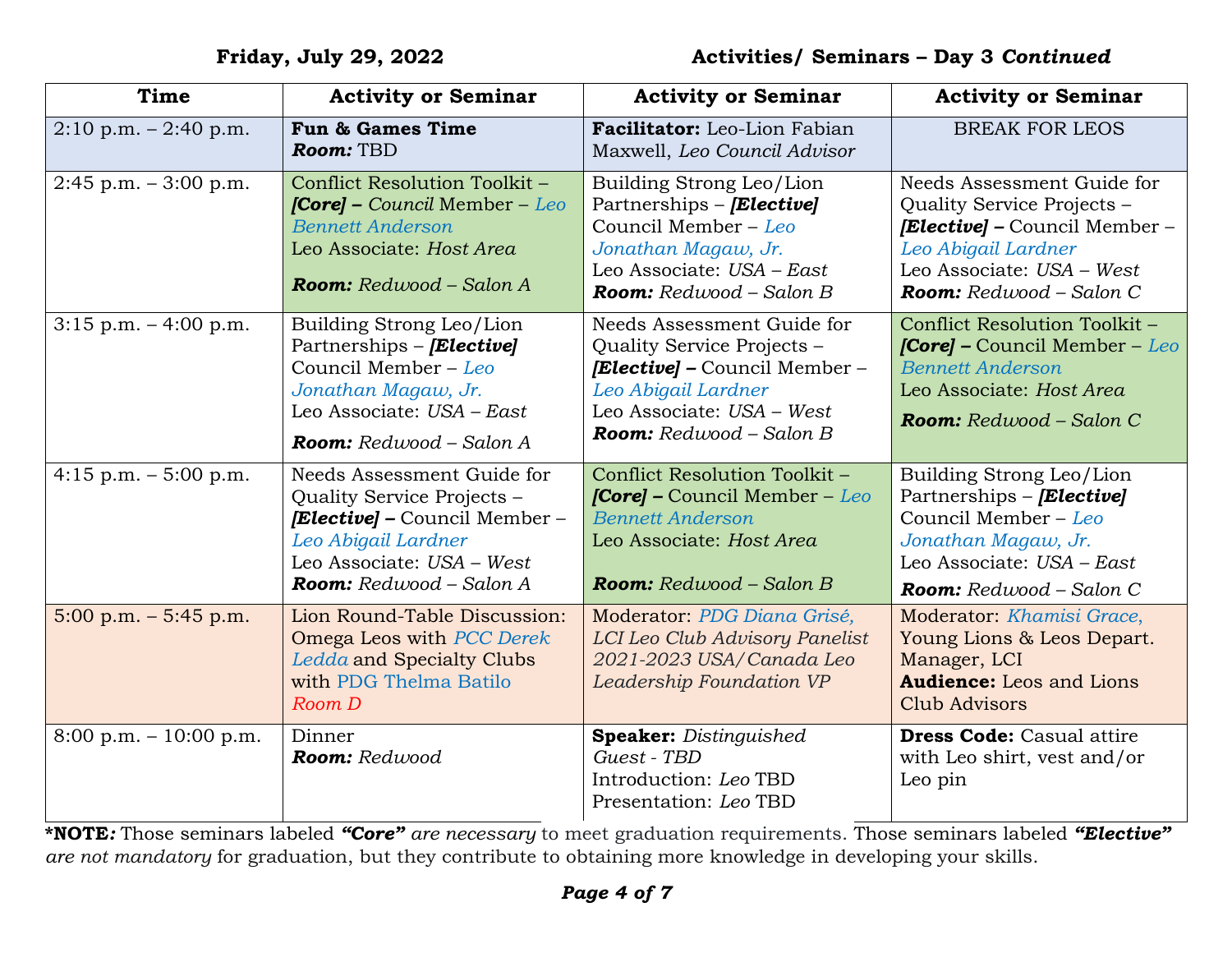| Time                       | <b>Activity or Seminar</b>                                                                                                                                 | <b>Activity or Seminar</b>                                                                                                                          | <b>Activity or Seminar</b>                                                                                                                                                |
|----------------------------|------------------------------------------------------------------------------------------------------------------------------------------------------------|-----------------------------------------------------------------------------------------------------------------------------------------------------|---------------------------------------------------------------------------------------------------------------------------------------------------------------------------|
| $8:00$ a.m. $-8:45$ a.m.   | Breakfast - Room: Redwood                                                                                                                                  | <b>Morning Briefing</b>                                                                                                                             | Leo TBD                                                                                                                                                                   |
| $9:00$ a.m. $-10:45$ a.m.  | Public Speaking - Part II -<br>[Core]<br>Facilitator: Lion Fern Rashkover<br>Co-Facilitator: Leo TBD<br>Room: Redwood - Salon A                            | Effective Fundraising for Leo<br>Clubs - [Elective]<br>Council Member - Leo Ryan<br>Samshuijzen<br>Leo Associate: Canada<br>Room: Redwood - Salon B | Impacting Lives Through LCI<br>Global Causes - <i>[Elective]</i><br>Council Member - Leo<br>Shannon Breeveld-Murg<br>Leo Associate: At-Large<br>Room: Redwood - Salon C   |
| 10:45 a.m. $-11:00$ a.m.   | Effective Fundraising for Leo<br>$Clubs - [Elective]$<br>Council Member - Leo Ryan<br>Samshuijzen<br>Leo Associate: Canada<br>Room: Redwood - Salon A      | Public Speaking – Part II –<br>[Core]<br>Facilitator: Lion Fern<br>Rashkover<br>Co-Facilitator: Leo TBD<br><b>Room:</b> $Redwood - Salon B$         | How to Use Social-Media to<br>Your Advantage -<br><b>[Elective]</b><br>Council Member - Leo Nelly<br>Picus<br>Leo Associate: At-Large<br><b>Room:</b> $Redwood - Salon C$ |
| $11:00$ a.m. $-11:45$ a.m. | How to Use Social-Media to Your<br>Advantage – <i>[Elective]</i><br>Council Member - Leo Nelly Picus<br>Leo Associate: At-Large<br>Room: Redwood - Salon A | Membership Engagement<br>Strategies – [Elective]<br>Council Member - Leo Nichele<br>Smith-Abreu<br>Leo Associate: MD60<br>Room: Redwood - Salon B   | Public Speaking - Part II -<br>[Core]<br>Facilitator: Lion Fern<br>Rashkover<br>Co-Facilitator: Leo TBD<br>Room: Redwood - Salon C                                        |
| $12:00$ p.m. $-12:45$ p.m. | Lunch<br>Room: Redwood                                                                                                                                     | <b>Speaker:</b> Distinguished<br>Guest - TBD                                                                                                        | Introduction: Leo TBD<br>Presentation: Leo TBD                                                                                                                            |
| $1:00$ p.m. $-1:45$ p.m.   | The Art of Recognition: <i>[Core]</i><br>Facilitator: PCC Nanette Burdick<br>Co-Facilitator: Leo TBD                                                       | Effective Fundraising for Leo<br>$Clubs - [Elective]$<br>Council Member - Leo Ryan<br>Samshuijzen<br>Leo Associate: Canada                          | Leadership Skills -<br><b>[Elective]</b> – Facilitator: Lions<br><b>Clubs International President</b><br><b>Brian Sheehan</b>                                             |
|                            | <b>Room:</b> Redwood - Salon A                                                                                                                             | <b>Room:</b> $Redwood - Salon B$                                                                                                                    | Room: Redwood - Salon C                                                                                                                                                   |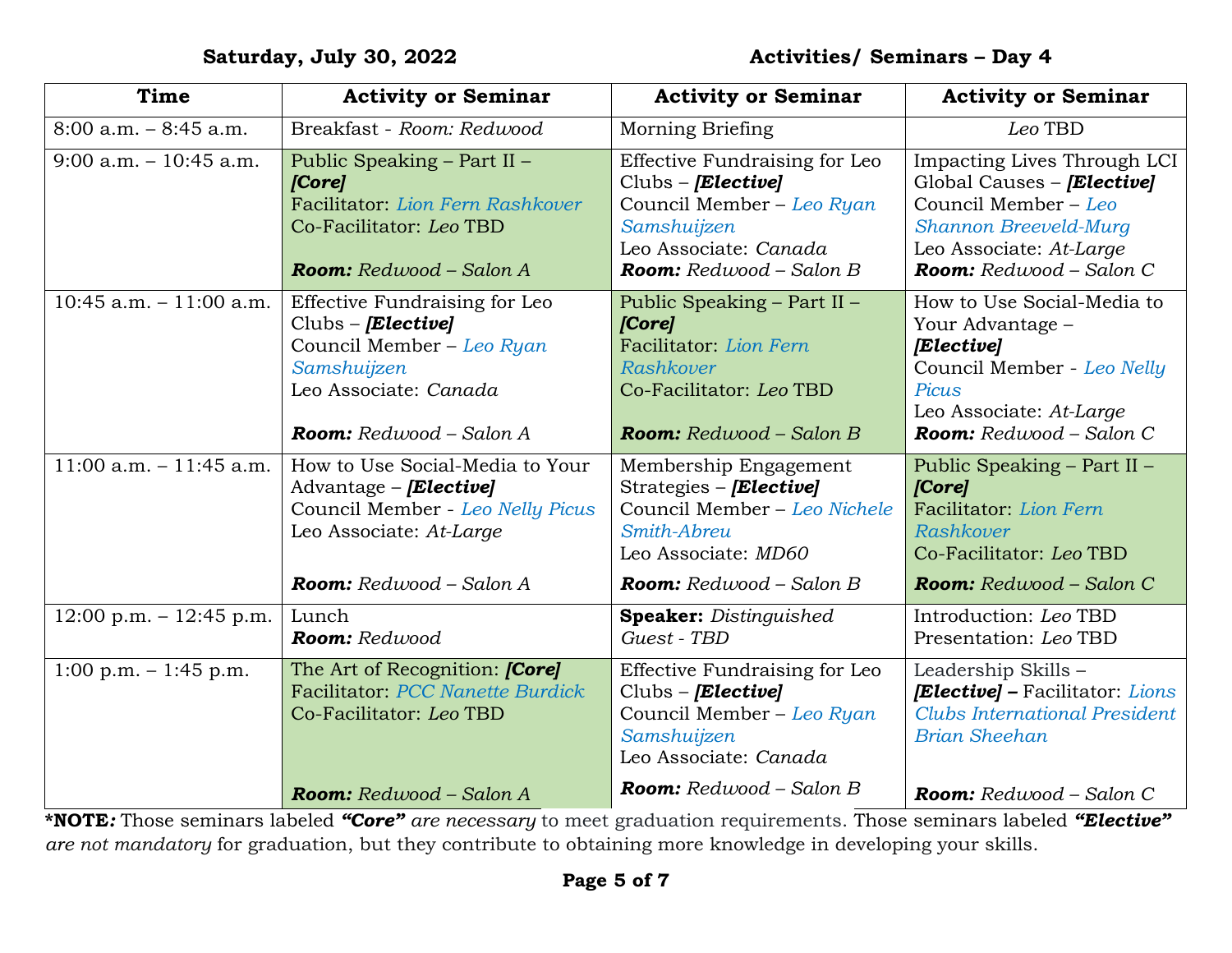| <b>Time</b>                             | <b>Activity or Seminar</b>                                                                                                                                              | <b>Activity or Seminar</b>                                                                                                                               | <b>Activity or Seminar</b>                                                                                                                                              |
|-----------------------------------------|-------------------------------------------------------------------------------------------------------------------------------------------------------------------------|----------------------------------------------------------------------------------------------------------------------------------------------------------|-------------------------------------------------------------------------------------------------------------------------------------------------------------------------|
| $2:00 \text{ p.m.} - 2:45 \text{ p.m.}$ | Leadership Skills - [Elective]<br>Facilitator: Lions Clubs<br><b>International President Brian</b><br>Sheehan<br><b>Room:</b> $Redwood - Salon A$                       | The Art of Recognition: <i>[Core]</i><br>Facilitator: PCC Nanette<br><b>Burdick</b><br>Co-Facilitator: Leo TBD<br><b>Room:</b> $Redwood - Salon B$       | Impacting Lives Through LCI<br>Global Causes – <b>[Elective]</b><br>Council Member - Leo<br>Shannon Breeveld-Murg<br>Leo Associate: At-Large<br>Room: Redwood - Salon C |
| $3:00$ p.m. $-3:45$ p.m.                | Impacting Lives Through LCI<br>Global Causes - <i>[Elective]</i><br>Council Member - Leo Shannon<br>Breeveld-Murg<br>Leo Associate: At-Large<br>Room: Redwood - Salon A | Leadership Skills - <i>[Elective]</i><br>Facilitator: Lions Clubs<br><b>International President Brian</b><br>Sheehan<br><b>Room:</b> $Redwood - Salon B$ | The Art of Recognition:<br>[Core]<br>Facilitator: PCC Nanette<br><b>Burdick</b><br>Co-Facilitator: Leo TBD<br><b>Room:</b> Redwood - Salon C                            |
| 4:00 p.m. $-4:45$ p.m.                  | Leo Club Advisor Workshop<br>Room D                                                                                                                                     | Facilitator: PDG Diana Grisé<br>and PDG Dawn Kosobucki                                                                                                   | <b>Audience:</b> Leo Club<br>Advisors                                                                                                                                   |
| 4:00 p.m. $-5:00$ p.m.                  | Fun & Games Time<br>Room: TBD                                                                                                                                           | <b>Facilitator:</b> Leo-Lion Fabian<br>Maxwell, Leo Council Advisor                                                                                      | <b>BREAK FOR LEOS</b>                                                                                                                                                   |
| $5:15$ p.m. $-6:45$ p.m.                | Leos Service Project with PCC<br><b>Bob Stewart</b><br>Room: TBD                                                                                                        | Cleaning and sorting<br>eyeglasses                                                                                                                       | Assistance from the San Jose<br>area of Lions volunteers from<br>Lions in Sight                                                                                         |
| 7:00 p.m. $-11:00$ p.m.                 | Closing Ceremony and<br>Graduation Ceremony and<br>Dinner<br>Room: Redwood                                                                                              | MC: Leo TBD<br><b>Keynote Speaker:</b> - Lions<br><b>Clubs International President</b><br><b>Brian Sheehan</b>                                           | <b>Dress Code: Business attire</b><br>with Leo shirt, vest and/or<br>Leo pin and dresses,<br>acceptable.                                                                |

**\*\*NOTE:** *Room D\** [*Smaller capacity room*] = To be used for *Leo Club Advisor Workshop* and *Lion Round-Table Discussion with Leos and Lions Club Advisors --* **[***Red signifies a substitute for the proper name of the room.***]**